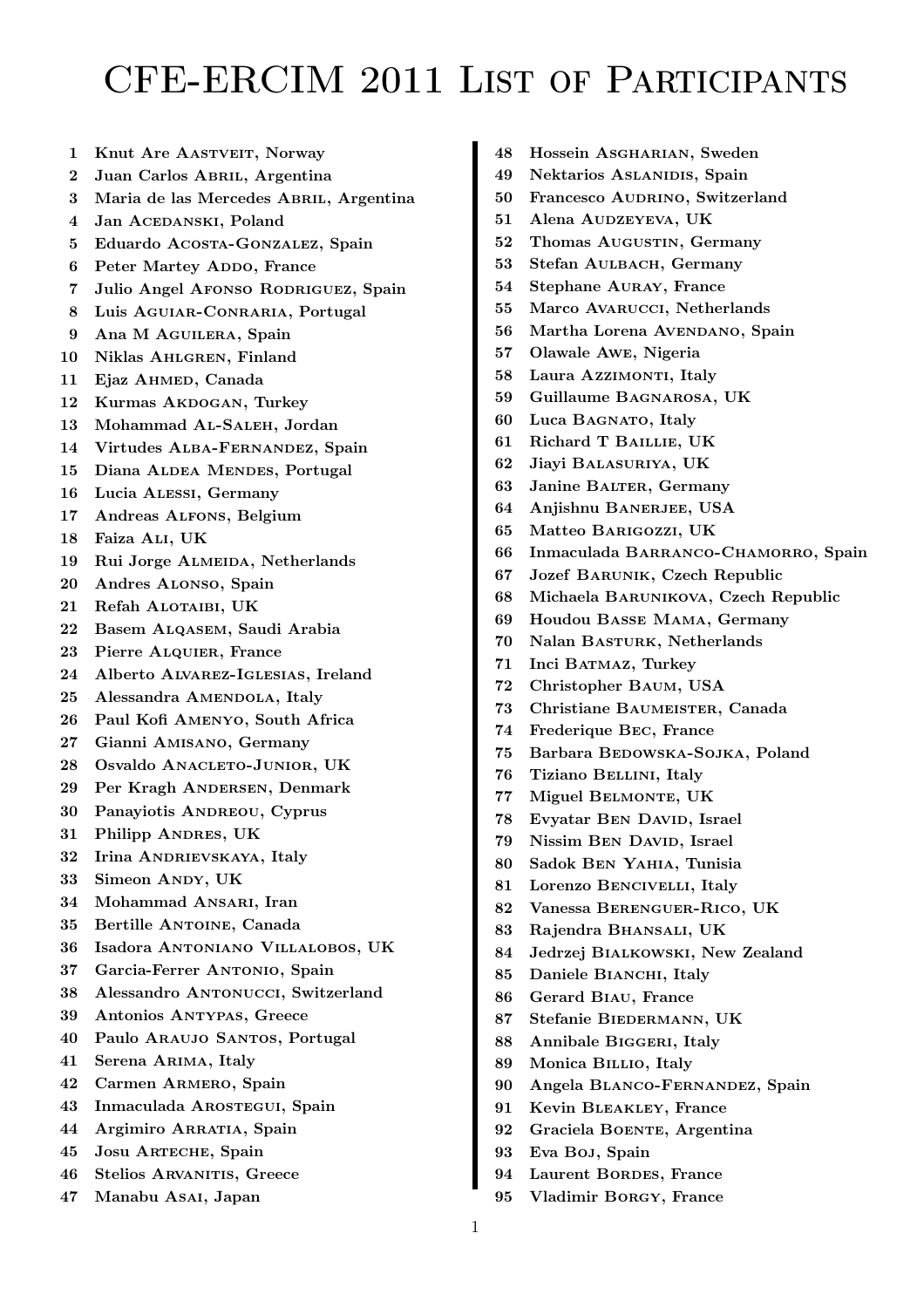96 Matthias Borowski, Germany 97 Matteo BORROTTI, Italy 98 Kris Boudr, Belgium 99 Paula Bouzas, Spain 100 Roel Braekers, Belgium 101 Eike Christian Brechmann, Germany 102 Margarida BRITO, Portugal 103 Paula BRITO, Portugal 104 Simon BRODA, Netherlands 105 Ryan Browne, Canada 106 Christian Brownlees, Spain 107 Christopher BRUFFAERTS, Belgium 108 Maris Buikis, Latvia 109 Daniel Buncic, Switzerland 110 Dario Buono, Luxembourg 111 Patrick Burns, UK 112 Alejandra Cabana, Spain 113 Carmen CADARSO SUAREZ, Spain 114 Cem Cakmakli, Netherlands 115 Ludovic Cales, Switzerland 116 Giorgio Calzolari, Italy 117 Santiago Campos Barreiro, Spain 118 Massimiliano Caporin, Italy 119 Herve CARDOT, France 120 Jevgenijs Carkovs, Latvia 121 Francois Caron, France 122 Chrys Caroni, Greece 123 Roberto Casarin, Italy 124 Efrem CASTELNUOVO, Italy 125 Jennifer CASTLE, UK 126 Paul CATANI, Finland 127 Marco CATTANEO, Germany 128 Laura CAVALCANTE, Portugal 129 Ana C CEBRIAN, Spain 130 Andrea CERIOLI, Italy 131 Meltem CHADWICK, Turkey 132 Ricardo CHALMETA, Spain 133 Christakis Charalambous, Cyprus 134 Wojciech Charemza, UK 135 Vasiliki CHATZIKONSTANTI, Greece 136 Clement Chevalier, Switzerland 137 Julien Chevallier, France 138 Nicolas Chopin, France 139 Ray CHOU, Taiwan 140 Boris Choy, Australia 141 Charis CHRISTOFIDES, USA 142 Hui-Ching Chuang, Taiwan 143 Marcin Ciemny, Poland 144 Andrea Cipollini, Italy 145 Pasquale CIRILLO, Switzerland

146 Francisco J CLIMENT, Spain 147 Norma COFFEY, Ireland 148 Ana Colubi, Spain 149 Susana CONDE, Ireland 150 Antonio CONTI, Italy 151 John CONTO VOURGES, UK 152 Claudio Conversano, Italy 153 Richard Cook, Canada 154 Tahani Coolen-Maturi, UK 155 Renato Coppi, Italy 156 Aldo CORBELLINI, Italy 157 Pietro CORETTO, Italy 158 Adriana Cornea, UK 159 Jonathan Cornelissen, Belgium 160 Riccardo Corradini, Italy 161 Fulvio Corsi, Switzerland 162 Michele COSTOLA, Italy 163 Debbie Cox, UK 164 Michael CREEL, Spain 165 Jesus Crespo Cuaresma, Austria 166 Frank CRITCHLEY, UK 167 Christophe Croux, Belgium 168 Carlos Cuerpo, Spain 169 Luisa CUTILLO, Italy 170 Claudia CzADO, Germany 171 Ayale Daher, France 172 Rainer Dahlhaus, Germany 173 Luciana Dalla Valle, UK 174 Abdelaati Daouia, Belgium 175 Serge Darolles, France 176 Shubhabrata Das, India 177 Gordon DASH JR, USA 178 Somnath DATTA, USA 179 Susmita DATTA, USA 180 Ori DAVIDOV, Israel 181 Bert de Bruijn, Netherlands 182 Gert De Cooman, Belgium 183 Marco de Innocentis, UK 184 Maria De Iorio, UK 185 Bruno de Sousa, Portugal 186 Jacobo de Una-Alvarez, Spain 187 Annari De Waal, UK 188 Catherine Dehon, Belgium 189 Manfred DEISTLER, Austria 190 Eustasio del Barrio, Spain 191 Davide Delle Monache, Italy 192 Antonis Demos, Greece 193 Thierry Denoeux, France 194 Sebastien DESTERCKE, France 195 Hans DEWACHTER, Belgium 196 Alexandra Dias, UK

197 Sonia Dias, Portugal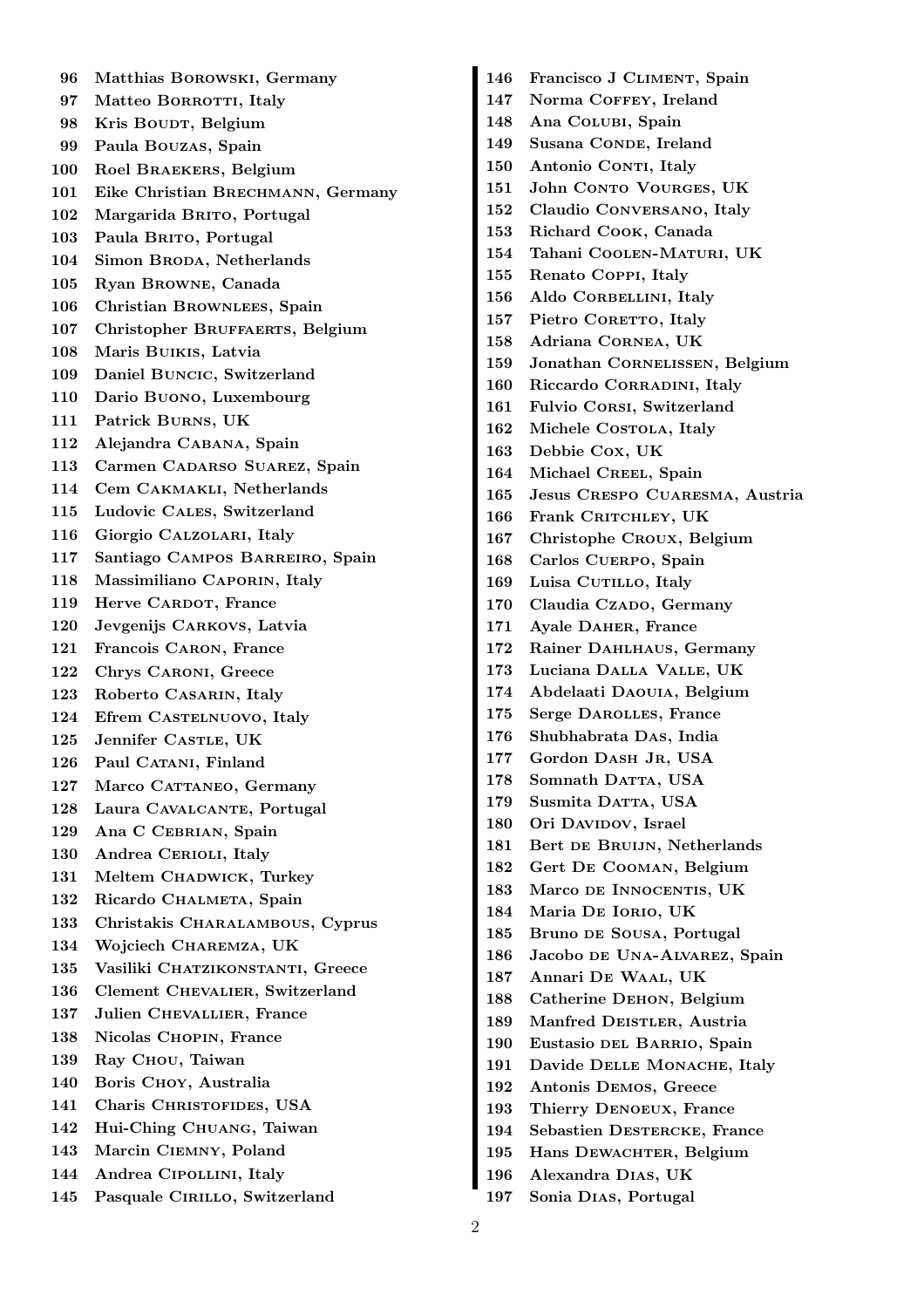198 Angela Dickinson, UK 199 Vanessa DIDELEZ, UK 200 Jan DIENSTBIER, Czech Republic 201 Shutong Ding, Sweden 202 Minh Phuong Doan, Australia 203 Dobrislav Dobrev, USA 204 Paola DONATI, Germany 205 Cara Dooley, Ireland 206 Virginie Dordonnat, France 207 Roberto Dorta Guerra, Spain 208 Feike C DROST, Netherlands 209 Simon Dubecq, France 210 Amlendu Dubey, India 211 Didier Dubois, France 212 Jeremy DUDEK, France 213 Alexander DUERRE, Germany 214 Arnaud Dufays, Belgium 215 Elenna DUGUNDJI, Netherlands 216 Sorin Dumitrescu, Romania 217 Jean-Francois Dupuy, France 218 Fabrizio DURANTE, Italy 219 Joseph Dureau, UK 220 Elise Dusseldorp, Netherlands 221 Mervi Eerola, Finland 222 Michael EICHLER, Netherlands 223 Mohammed El Asri, France 224 Marwa El Sherif, Egypt 225 Tom ENGSTED, Denmark 226 Camila EPPRECHT, France 227 Deniz Erdemlioglu, Belgium 228 Burcu Erdogan, Germany 229 Ekkehard ERNST, Switzerland 230 Gerdie EVERAERT, Belgium 231 Peter EXTERKATE, Netherlands 232 Enrico Fabrizi, Italy 233 Youssef Fahmi, France 234 Richard Fairchild, UK 235 Michael Falk, Germany 236 Marian Farah, UK 237 Stefano Favaro, Italy 238 Manuel FEBRERO-BANDE, Spain 239 Fei Fei, UK 240 Martin FELDKIRCHER, Austria 241 Matthias FENGLER, Switzerland 242 Dietmar Ferger, Germany 243 Jean-David Fermanian, France 244 Antonio Fernandez, Spain 245 Miguel Fernandez, Spain 246 Javier Fernandez-Macho, Spain 247 Adrian Fernandez-Perez, Spain

248 Fernando Fernandez-Rodriguez, Spain 249 Maria del Pilar FERNANDEZ-SANCHEZ, Spain 250 Ivan Fernandez-Val, USA 251 Laurent Ferrara, France 252 Pier Alda Ferrari, Italy 253 Maria Brigida Ferraro, Italy 254 Filippo Ferroni, France 255 Silvia Figini, Italy 256 Adelaide Maria FIGUEIREDO, Portugal 257 Fernanda Otilia FIGUEIREDO, Portugal 258 Kameliya Filipova, Switzerland 259 Nancy Flournoy, USA 260 Jean-Sebastien Fontaine, Canada 261 Michele FORLIN, Italy 262 Santiago FORTE, Spain 263 Josep FORTIANA, Spain 264 Paolo FOSCHI, Italy 265 Emily Fox, USA 266 Christian Francq, France 267 Roland Fried, Germany 268 Sylvia FRUHWIRTH-SCHNATTER, Austria 269 Jana FRUTH, Germany 270 Piotr Fryzlewicz, UK 271 Ruth FUENTES-GARCIA, Mexico 272 Ana-Maria Fuerres, UK 273 Bernd FUNOVITS, Austria 274 Dolores FURIO, Spain 275 Nicola Fusari, USA 276 Patrick Gagliardini, Switzerland 277 Marco GALLEGATI, Italy 278 Fausto GALLI, Italy 279 Pedro Garcia, Venezuela 280 Marta Garcia Barzana, Spain 281 Luis Angel Garcia-Escudero, Spain 282 Maria Jesus Garcia-Ligero, Spain 283 Carolina Garcia-Martos, Spain 284 Alfonso Garcia-Perez, Spain 285 Anthony GARRATT, UK 286 Joseph GASTWIRTH, USA 287 Riccardo GATTO, Luxembourg 288 Cristian GATU, Romania 289 Mathieu Gatumel, France 290 Eric GAUTIER, France 291 Deborah Gefang, UK 292 Yulia Gel, Canada 293 Leo Geppert, Germany 294 Richard GERLACH, Australia 295 John Geweke, Australia 296 Bahar Ghezelayagh, UK 297 Dimitrios Giannikis, Greece 298 Domenico Giannone, Belgium

299 Maria Angeles Gil, Spain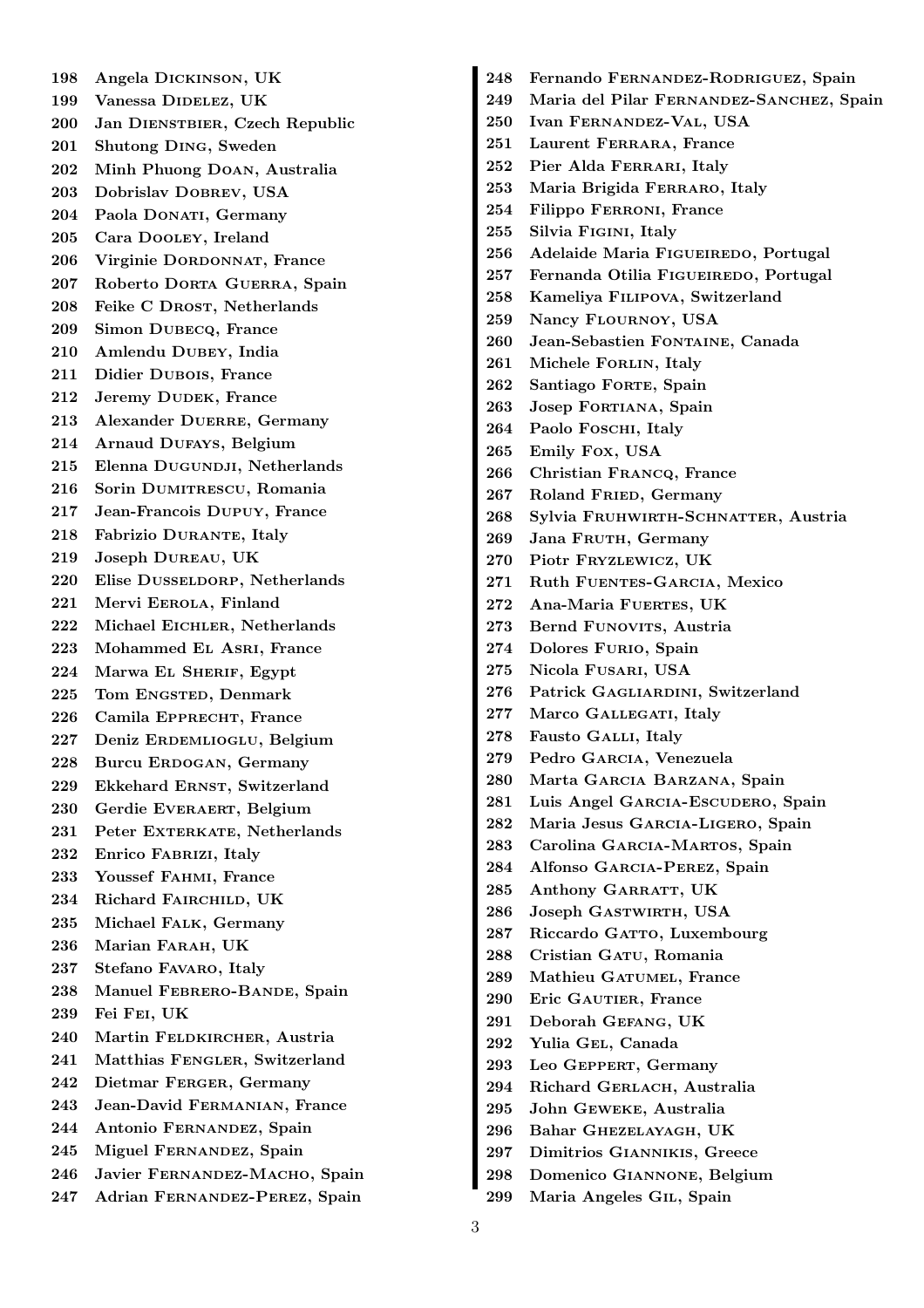300 Steven Gilmour, UK 301 David Ginsbourger, Switzerland 302 Liudas Giraitis, UK 303 Konstantin Glombek, Germany 304 Arnaud GLOTER, France 305 Tilmann GNEITING, Germany 306 Camelia Goga, France 307 Tomas Goicoa, Spain 308 Andrew Golightly, UK 309 Edit Gombay, Canada 310 Dora Gomes, Portugal 311 Ivette Gomes, Portugal 312 Moises Gomez Mateu, Spain 313 Guadalupe Gomez Melis, Spain 314 Javier Gonzalez, Netherlands 315 Enrique Gonzalez-Davila, Spain 316 Wenceslao Gonzalez-Manteiga, Spain 317 Ester GONZALEZ-PRIETO, Germany 318 Gil Gonzalez-Rodriguez, Spain 319 Jesus GONZALO, Spain 320 Peter Goos, Belgium 321 Alfonso Gordaliza, Spain 322 Joanna Gorka, Poland 323 Aurea Grane, Spain 324 Stefano Grassi, Italy 325 Pilar Grau, Spain 326 Luca Greco, Italy 327 Francesca Greselin, Italy 328 Bastian GRIBISCH, Germany 329 Jim Griffin, UK 330 Elena Griniari, Netherlands 331 Patrick Groenen, Netherlands 332 Heiko Grossmann, UK 333 Oliver GROTHE, Germany 334 Thomas Grubinger, Austria 335 Bettina Gruen, Austria 336 Bo Guan, China 337 Francisco GUDE, Spain 338 Benjamin GUEDJ, France 339 Dominique Guegan, France 340 Apratim Guha, UK 341 Massimo GUIDOLIN, UK 342 Armelle Guillou, France 343 Robert Hable, Germany 344 Stella Hadjiantoni, UK 345 Gentiane HAESBROECK, Belgium 346 Roxana HALBLEIB, Belgium 347 Joern Inge Halvorsen, Norway 348 Ai Han, China 349 Seung jin Han, UK

350 Christopher Hans, USA 351 Ofir HARARI, Israel 352 Andrew Harvey, UK 353 Lars Helge Hass, UK 354 Bertrand Hassani, France 355 Kazuhiko Hayakawa, Japan 356 David Haziza, Canada 357 Leonard Hearne, USA 358 Alain Hecq, Netherlands 359 Moritz HEIDEN, Germany 360 Christian Hennig, UK 361 Norbert Henze, Germany 362 Steffen Henzel, Germany 363 Aurora Hermoso-Carazo, Spain 364 Morgan Herve-Mignucci, Italy 365 Wolfgang Hess, Sweden 366 Cedric HEUCHENNE, Belgium 367 John HINDE, Ireland 368 Siegfried Hoermann, Belgium 369 Marius HOFERT, Switzerland 370 Eva Holeckova, UK 371 Hajo Holzmann, Germany 372 Lennart HOOGERHEIDE, Netherlands 373 Na Huang, UK 374 Brent HUDSON, Australia 375 Robert HUDSON, UK 376 Eyke HUELLERMEIER, Germany 377 Juerg Huesler, Switzerland 378 Jib Huh, Korea, South 379 Stefan Humer, Austria 380 Marie Huskova, Czech Republic 381 Abdulkadir Hussein, Canada 382 Stefano Iacus, Italy 383 Maria Chiara Iannino, Austria 384 Katja ICKSTADT, Germany 385 Florian Ielpo, Switzerland 386 Ozlem ILK, Turkey 387 Seiya IMOTO, Japan 388 Vanda Inacio, Portugal 389 Enrico Infante, Italy 390 Salvatore Ingrassia, Italy 391 Isao Ishida, Japan 392 Petr Jablonsky, Czech Republic 393 Agnieszka JACH, Spain 394 Sandrine JACOB LEAL, France 395 Tae-Seok Jang, Germany 396 Gregory Jannin, France 397 Daniela Jaruskova, Czech Republic 398 Farrukh Javed, Sweden 399 Piotr Jelonek, UK 400 Mark Jensen, USA

401 M Dolores Jimenez-Gamero, Spain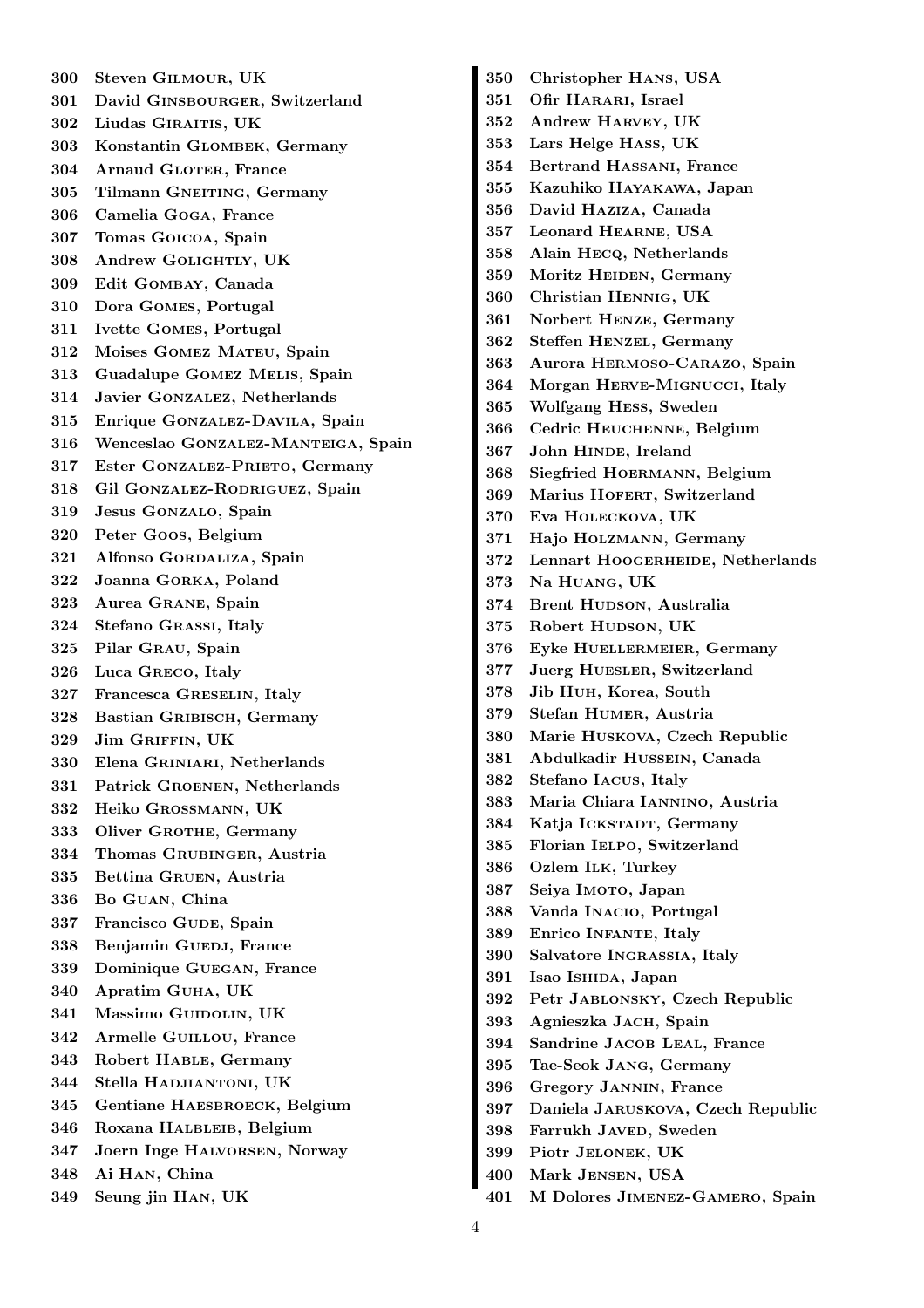402 Markus Jochmann, UK 403 Shahab Jolani, Netherlands 404 Edmund Jones, UK 405 Keith Jones, Netherlands 406 Fatima JOUAD, France 407 Astrid Jourdan, France 408 Januj Juneja, USA 409 Kangmo Jung, Korea, South 410 Robert Jung, Germany 411 Jana Jureckova, Czech Republic 412 Ata Kaban, UK 413 Anastasios Kagkadis, UK 414 Nina Kajiji, USA 415 Maria Kalli, UK 416 Konstantinos Kalogeropoulos, UK 417 Betul Kan, Turkey 418 Sawsan Kanj, France 419 George KAPETANIOS, UK 420 Michalis Kapsos, UK 421 Alex karagrigoriou, Cyprus 422 Frederic Karame, France 423 Hans Arnfinn Karlsen, Norway 424 Sune Karlsson, Sweden 425 Christian KASCHA, Switzerland 426 Christina Kasenos, UK 427 Alex Kasenovios, UK 428 Gregor Kastner, Austria 429 Bartosz Kaszuba, Poland 430 Kengo Kato, Japan 431 Thomas Katzschner, Germany 432 Piotr Keblowski, Poland 433 Kerstin Kehrle, Switzerland 434 Lynda Khalaf, Canada 435 Abbas Khalili, Canada 436 Rebecca Killick, UK 437 Dukpa Kim, USA 438 Haseong Kim, UK 439 Jaqueson Kingeski Galimberti, UK 440 Takuya Kinkawa, Japan 441 Christian Kleiber, Switzerland 442 Tobias Kley, Germany 443 Thomas KNEIB, Germany 444 Alois Kneip, Germany 445 Keith Knight, Canada 446 Genya Kobayashi, Japan 447 Daniel Koch, Belgium 448 Nicolas Koch, Germany 449 Roger Koenker, USA 450 Arnost Komarek, Czech Republic 451 Tomas Konecny, Czech Republic

452 Erricos Kontoghiorghes, Cyprus 453 Bonsoo Koo, Australia 454 Gary Koop, UK 455 Dimitris Korobilis, UK 456 Ioannis Kosmidis, UK 457 Athanasios KOTTAS, USA 458 Nikolaos Kourogenis, Greece 459 Jochen Krause, Switzerland 460 Manfred Kremer, Germany 461 Susan KRIETE-DODDS, Switzerland 462 Leo Krippner, New Zealand 463 Ladislav KRISTOUFEK, Czech Republic 464 Gabriel Kronberger, Austria 465 Chung-Ming Kuan, Taiwan 466 Sonja Kuhnt, Germany 467 Martin Kukuk, Germany 468 Robert KUNST, Austria 469 Jing-Ming Kuo, UK 470 Virmantas KVEDARAS, Lithuania 471 Michele La Rocca, Italy 472 Wafa LAAMARI, Tunisia 473 Ramprasath Lakshmi Narasimhan, India 474 Klaus LANGOHR, Spain 475 Christian Lau, Germany 476 Anne LAURENT, France 477 Frederic Lavancier, France 478 Anthony Lawrance, UK 479 Andrew Lawson, USA 480 Gaelle Le Fol, France 481 Yannick Le Pen, France 482 Jeong-Ran Lee, Korea, South 483 Seungyeoun Lee, Korea, South 484 Taewook Lee, Korea, South 485 Woojoo Lee, Korea, South 486 Guillaume Lepage, France 487 Tobias Liboschik, Germany 488 Antonio Lijoi, Italy 489 Rosa Lillo, Spain 490 Josefa Linares-Perez, Spain 491 Marco Lippi, Italy 492 Guoqing Liu, China 493 Shen Liu, Australia 494 Ye Liu, UK 495 Florian Loecker, Austria 496 Matthijs Lor, Finland 497 Diane Loizou, UK 498 George Loizou, UK 499 Maria Jose Lombardia, Spain 500 Carl LONNBARK, Sweden 501 Nicola LOPERFIDO, Italy 502 Olivier Lopez, France

503 Jesus Lopez-Fidalgo, Spain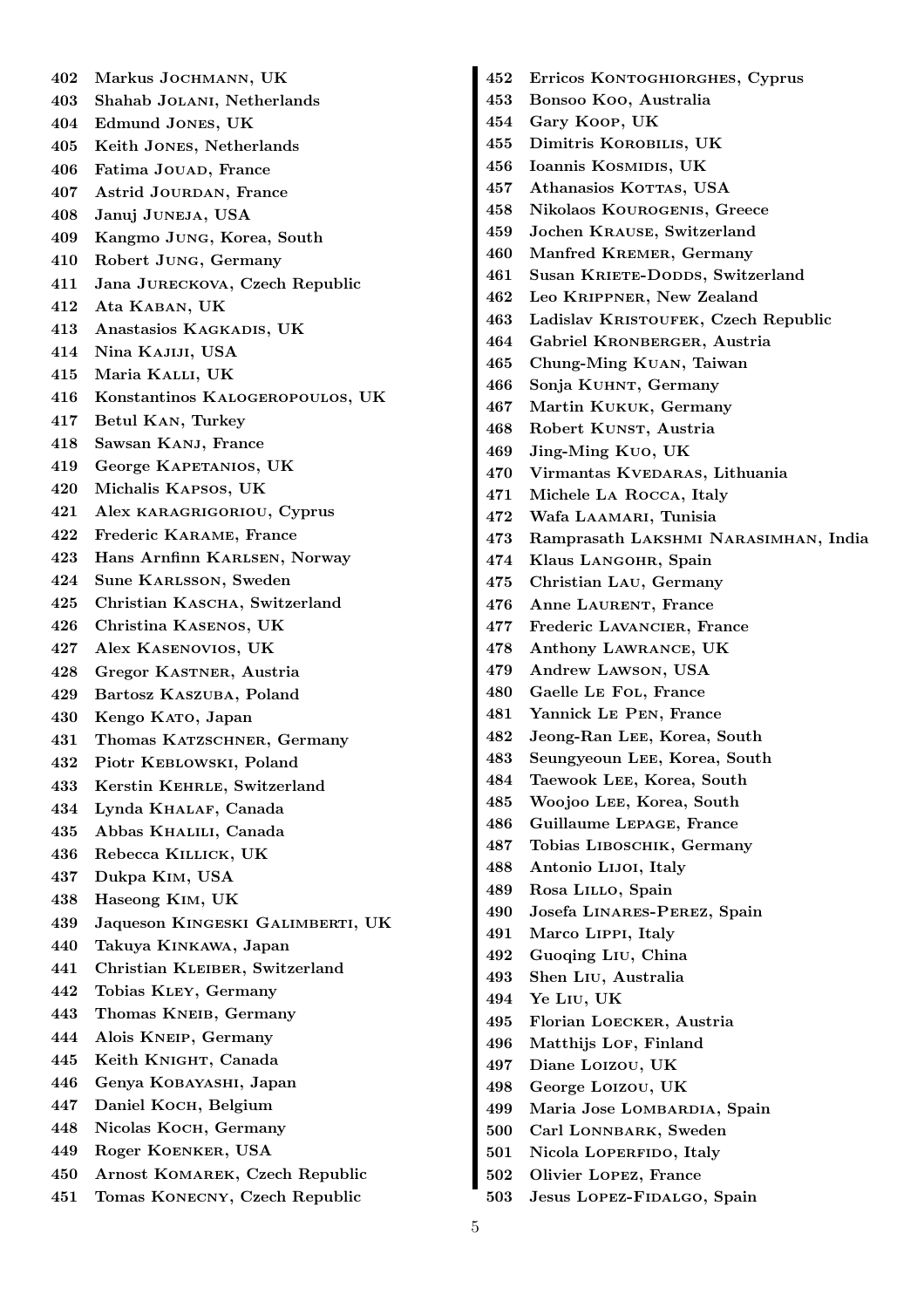504 Christodoulos Louca, Cyprus 505 Zudi Lu, Australia 506 Alessandra LUATI, Italy 507 Matteo Luciani, Belgium 508 Richard Luger, USA 509 Silvia Lui, UK 510 Nicola LUNARDON, Italy 511 Claudio Lupi, Italy 512 Ahmed Mabrouk, Egypt 513 Luis MACHADO, Portugal 514 Gilbert MacKenzie, Ireland 515 John Maheu, Canada 516 Bertrand MAILLET, France 517 Raju MAITI, India 518 Svetlana Makarova, UK 519 Magdalena Malina, Poland 520 Emmanuel Mamatzakis, Greece 521 Maria Elvira Mancino, Italy 522 Hans Manner, Germany 523 Giancarlo Manzi, Italy 524 Alfio Marazzi, Switzerland 525 Radu MARINESCU, Ireland 526 Filipe Marques, Portugal 527 Christophe Marsala, France 528 Gael Martin, Australia 529 Belen Martin-Barragan, Spain 530 Oscar Martinez, Spain 531 Maria Dolores Martinez Miranda, Spain 532 Hugo Maruri, UK 533 Andres Masegosa, Spain 534 Igor Masten, Slovenia 535 Camilla MASTROMARCO, Italy 536 Mariano MATILLA-GARCIA, Spain 537 Carlos MATRAN, Spain 538 Christian MATTHES, Spain 539 Agustin Mayo-Iscar, Spain 540 Andreas Mayr, Germany 541 Gian Luigi Mazzi, Luxembourg 542 Kenichiro McAlinn, Japan 543 Roderick McCRORIE, UK 544 Paul McNicholas, Canada 545 Mark MEERSCHAERT, USA 546 Pirmin Meier, Switzerland 547 Simos Meintanis, Greece 548 Mika MEITZ, Turkey 549 Loukia MELIGKOTSIDOU, Greece 550 Ramses Mena, Italy 551 Giovanna MENARDI, Italy 552 Vivaldo MENDES, Portugal 553 Anna Merika, Greece

554 Gulten Mero, France 555 Mary Meyer, USA 556 Costas Milas, UK 557 Giovanni Millo, Italy 558 Simona Caterina MINOTTI, Italy 559 Enrique MIRANDA, Spain 560 Nikola Mirkov, Switzerland 561 Stefan MITTNIK, Germany 562 Filippo Moauro, Luxembourg 563 Matteo Mogliani, France 564 Ali Mohammad-Djafari, France 565 Abdolreza MOHAMMADI, Netherlands 566 Rajesh MOHNOT, United Arab Emirates 567 Elisa-Maria Molanes-Lopez, Spain 568 Isabel Molina, Spain 569 Manuel Molina, Spain 570 Alexandre Momparler, Spain 571 Andrea MONTICINI, Italy 572 Serafin MORAL, Spain 573 Enrique MORAL-BENITO, Spain 574 Domingo MORALES, Spain 575 Claudio Morana, Italy 576 David MORINA, Spain 577 Mathias Moser, Austria 578 Karl Mosler, Germany 579 Manuel Mora, Spain 580 Giovanni Morra, Netherlands 581 Sarah MouABBI, UK 582 Panagiotis Mpesmpeas, Greece 583 Thomas MUEHLENSTAEDT, Germany 584 Ursula MUELLER-HARKNETT, USA 585 Christian Mueller-Kademann, Switzerland 586 Kanchan MUKHERJEE, UK 587 Jose Murteira, Portugal 588 Jan MUTL, Germany 589 Silvia Muzzioli, Italy 590 Shuichi NAGATA, Japan 591 Jouchi Nakajima, USA 592 Takehiko Nakama, Spain 593 Teruo Nakatsuma, Japan 594 Ilia Negri, Italy 595 Manuela Neves, Portugal 596 Bent Nielsen, UK 597 Jens Nielsen, UK 598 Aristidis Nikoloulopoulos, UK 599 Ogonna Nneji, UK 600 Hohsuk Noh, Belgium 601 Monique Noirhomme, Belgium 602 John Nolan, USA 603 Klaus Nordhausen, Finland 604 Antonio Noriega, Mexico 605 Michel Normandin, Canada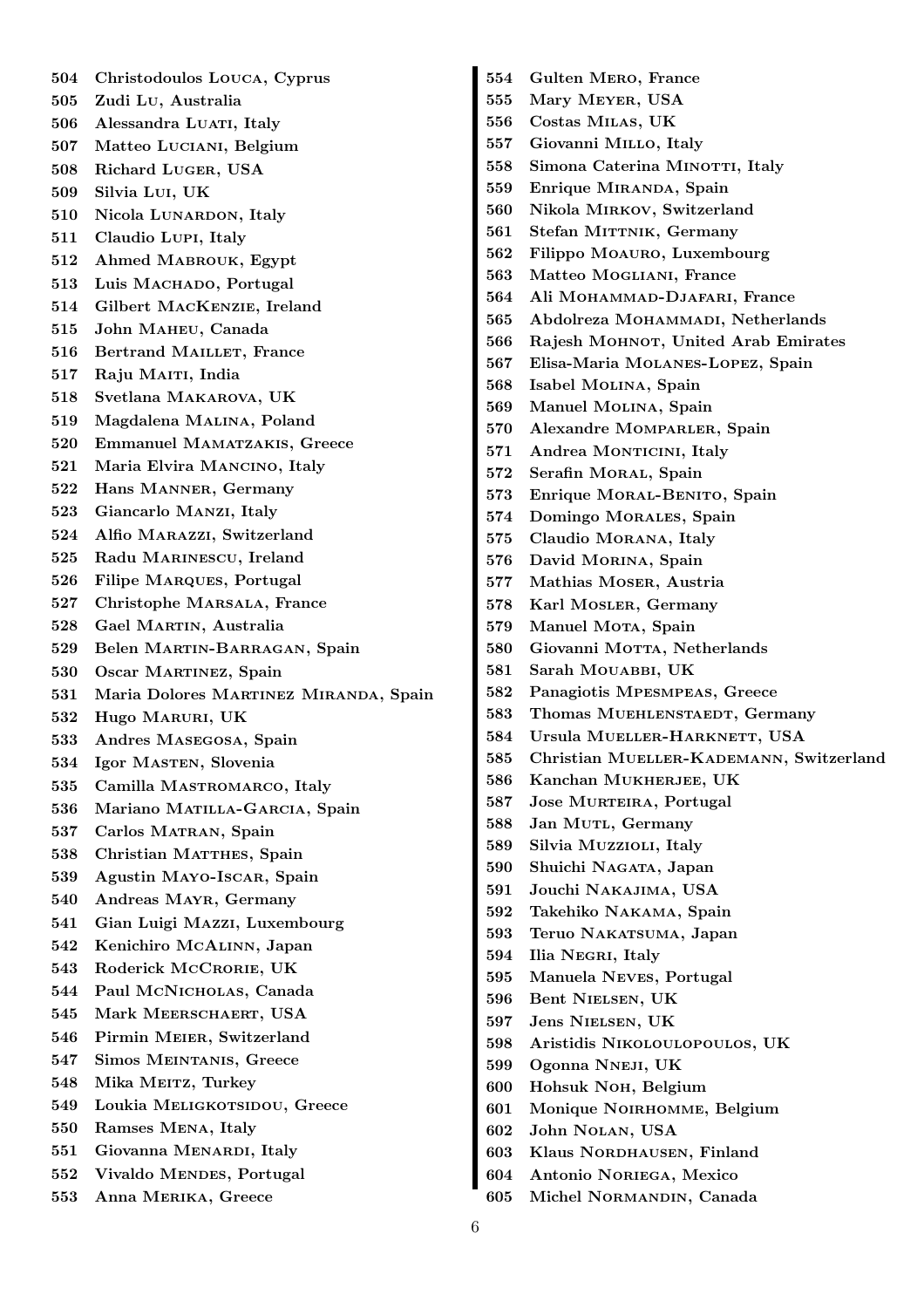606 Diaa Noureldin, UK 607 Sy Novak, UK 608 Vicente Nunez-Anton, Spain 609 Maria ODEJAR, Philippines 610 Christian Oesch, Switzerland 611 Hannu Oja, Finland 612 Jorge Luis OJEDA CABRERA, Spain 613 Kensuke OKADA, Japan 614 Haruhiko OKAMOTO, Japan 615 Tomoya Okubo, Japan 616 Muhammad Omer, Netherlands 617 Luca ONORANTE, Germany 618 Arturo Ormeno, Netherlands 619 Eva Maria Ortega, Spain 620 Juan-Pablo Ortega, France 621 Jacek Osiewalski, Poland 622 Krzysztof Osiewalski, Poland 623 Rachida Ouysse, Australia 624 Kosuke Oya, Japan 625 Mehmet Fatih OZTEK, Turkey 626 Mikko Packalen, Canada 627 Paola Paiardini, UK 628 Christopher Paige, Canada 629 Davy Paindaveine, Belgium 630 Cavit Pakel, UK 631 Victor PANARETOS, Switzerland 632 Klea Panayidou, Cyprus 633 Theologos Pantelidis, Greece 634 Ioulia Papageorgiou, Greece 635 Omiros Papaspiliopoulos, Spain 636 Evi Pappa, Italy 637 Maria del Carmen PARDO, Spain 638 Juan-Carlos Pardo-Fernandez, Spain 639 Taesung Park, Korea, South 640 Christopher PARMETER, USA 641 Matthias PAUSTIAN, UK 642 Efthymios PavLIDIS, UK 643 Nicos PAVLIDIS, UK 644 Ivan Paya, UK 645 Kieran Payne, UK 646 Shyamal PEDDADA, USA 647 Justinas Pelenis, Austria 648 Marcin Pelka, Poland 649 Stefano Peluso, Switzerland 650 Francisco Penaranda, Spain 651 Defen Peng, Ireland 652 Liang Peng, USA 653 Ana Perez Espartero, Spain 654 Susana Perez-Alvarez, Spain 655 Domenico PERROTTA, Italy

656 Gareth PETERS, Australia 657 Francesca Petralia, USA 658 Sonia PETRONE, Italy 659 Duc Phamhi, France 660 Dennis Philip, UK 661 Anne Philippe, France 662 Gianfranco Piras, USA 663 Sotiria Plastira, Greece 664 Pawel Polak, Switzerland 665 Josue Polanco Martinez, Spain 666 Irene Poli, Italy 667 Stephen Pollock, UK 668 Athanase Polymenis, Greece 669 Pilar Poncela, Spain 670 Mohsen Pourahmadi, USA 671 Marc POURROY, France 672 Zuzana Praskova, Czech Republic 673 Dedy Dwi Prastyo, Germany 674 Elizabeth Price, UK 675 Tommaso PROIETTI, Australia 676 Igor Pruenster, Italy 677 Pedro Puig, Spain 678 Oriol Pujol, Spain 679 Antonio Punzo, Italy 680 Maria PUTINTSEVA, Switzerland 681 Benjamin QUOST, France 682 Alfredas Rackauskas, Lithuania 683 Anders Rahbek, Denmark 684 Ghassan Rahoui, France 685 Arvid Raknerud, Norway 686 Patrick RAKOTOMAROLAHY, France 687 Esmeralda Ramalho, Portugal 688 Joaquim Ramalho, Portugal 689 Emmanuel Ramasso, France 690 Ana Belen Ramos, Spain 691 Francesco Ravazzolo, Italy 692 Marco Reale, New Zealand 693 Gerrit Reher, Germany 694 Rolf-Dieter Reiss, Germany 695 Muriel RENAULT, France 696 Jean-Paul Renne, France 697 Marialuisa RESTAINO, Italy 698 Marco Riani, Italy 699 Lorenzo Ricci, Belgium 700 Patrick Richard, Canada 701 Maria RIFQI, France 702 Marcel Rindisbacher, USA 703 Daniel RITTLER, Germany 704 Christian Ritz, Denmark 705 Maria Jesus Rivas-Lopez, Spain 706 Peter M Robinson, UK 707 Michael Rockinger, Switzerland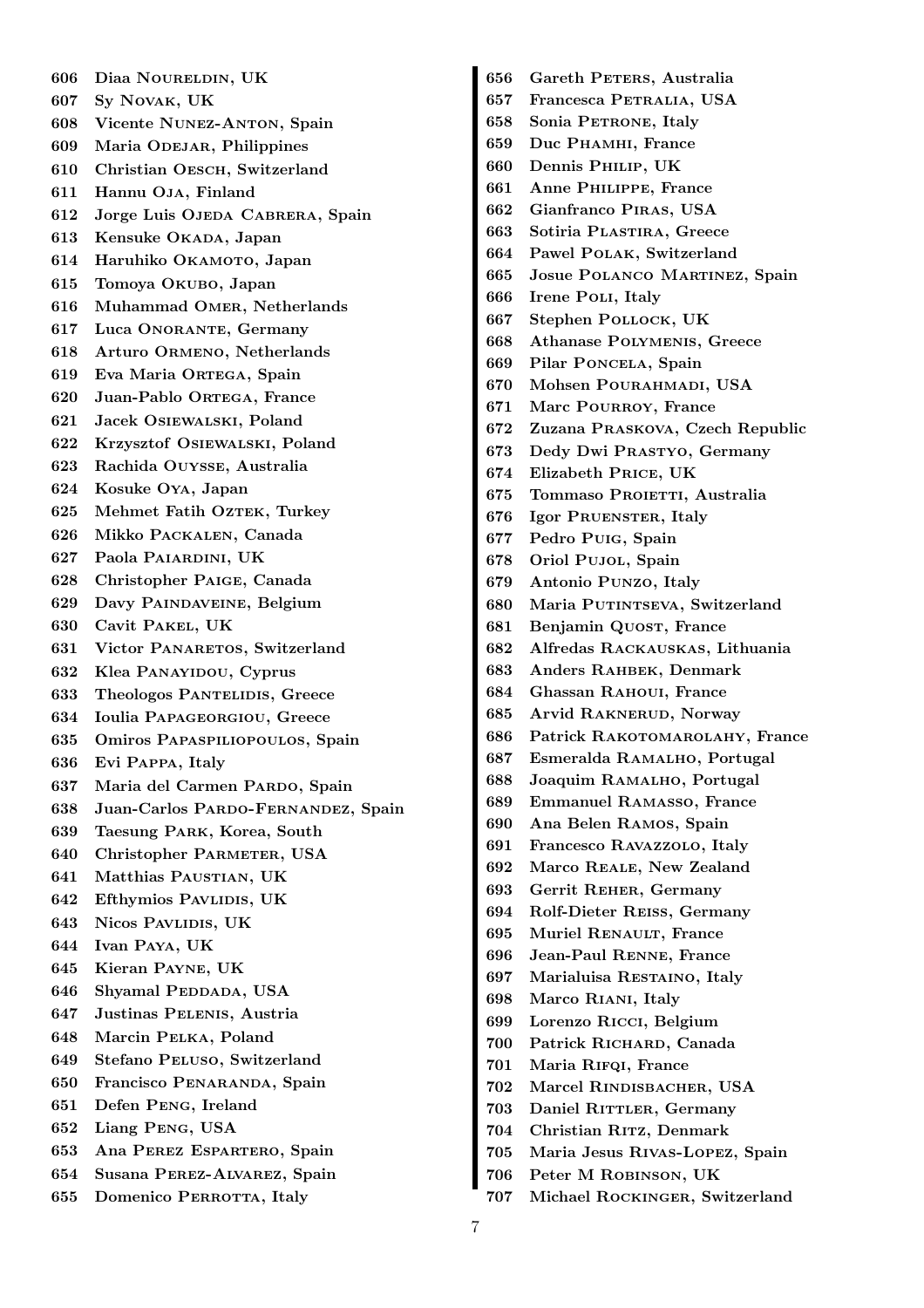708 Maria Luisa Rodero Cosano, Spain 709 Carlos E. Rodriguez Hernandez Vela, UK 710 Maria Xose Rodriguez-Alvarez, Spain 711 Juan Manuel RODRIGUEZ-DIAZ, Spain 712 Mar Rodriguez-Girondo, Spain 713 Luis J RodriguezMuniz, Spain 714 Concepcion ROLDAN, Spain 715 Patricia Roman-Roman, Spain 716 Jeroen ROMBOUTS, Canada 717 Juan Romo, Spain 718 Diego RONCHETTI, USA 719 Felipe Rosa-Gonzalez, Spain 720 Eduardo Rossi, Italy 721 Olivier ROUSTANT, France 722 Peter Ruckdeschel, Germany 723 Tamas RUDAS, Hungary 724 Cristina RUEDA, Spain 725 Rosa Ruggeri Cannata, Luxembourg 726 Esther Ruiz, Spain 727 Nuria Ruiz-Fuentes, Spain 728 Anne Ruiz-Gazen, France 729 Rafael Rumi, Spain 730 Christel RUWET, Belgium 731 Karlis Sadurskis, Latvia 732 Silvia Salini, Italy 733 Antonio Salmeron, Spain 734 Enrique SALVADOR, Spain 735 Richard Samworth, UK 736 Alex SANCHEZ-PLA, Spain 737 Simona Sanfelici, Italy 738 Laura Sangalli, Italy 739 Deepak Sanjel, USA 740 Marcos SANSO-NAVARRO, Spain 741 Paolo Santucci de Magistris, Denmark 742 Joern Sass, Germany 743 Ivan Savin, Germany 744 Christos Savva, Cyprus 745 Olivier SCAILLET, Switzerland 746 Carl SCARROTT, New Zealand 747 Rolf SCHEUFELE, Switzerland 748 Simon Scheuring, Switzerland 749 Friedrich SCHMID, Germany 750 Tobias Schoch, Switzerland 751 Rainer Schuessler, Germany 752 Bernd Schwaab, Germany 753 Laurent Sebastien, Netherlands 754 Dino Sejdinovic, UK 755 Tatevik Sekhposyan, Canada 756 Tore Selland Kleppe, Norway 757 Willi Semmler, USA 758 Raffaello Seri, Italy 759 Carles Serrat, Spain 760 Benoit Sevi, France 761 Ahmet Sezer, Turkey 762 Carlo Sguera, Spain 763 Han Lin Shang, Australia 764 Kevin Sheppard, UK 765 Yukun Shi, UK 766 Takashi Shibata, Japan 767 Shinichiro Shirota, Japan 768 Roberta Siciliano, Italy 769 Boriss Siliverstovs, Switzerland 770 Beatriz Sinova, Spain 771 Kavita Sirichand, UK 772 Debora Slanzi, Italy 773 Tanya Smolyakova, USA 774 Fabian SOBOTKA, Germany 775 Leopold Soegner, Austria 776 Nadia Solaro, Italy 777 Reza Solgi, Switzerland 778 Per Bjarte Solibakke, Norway 779 Yong Song, Canada 780 Albert Sorribas, Spain 781 Ines Sousa, Portugal 782 Bernhard Spangl, Austria 783 Filippo Spazzini, Italy 784 Dimitrios Stasinopoulos, UK 785 Mark STEEL, UK 786 Milan STEHLIK, Austria 787 Josef Steinebach, Germany 788 Lars STENTOFT, Canada 789 Sven Christian STEUDE, Switzerland 790 Jakob STOEBER, Germany 791 Baard Stoeve, Norway 792 Giuseppe STORTI, Italy 793 Stefan STRAETMANS, Netherlands 794 Osnat STRAMER, USA 795 Olivier Strauss, France 796 Genaro SUCARRAT, Norway 797 David Surkov, UK 798 Cornelia Swanepoel, South Africa 799 Jan Swanepoel, South Africa 800 Maria Symeonaki, Greece 801 Martin Szummer, USA 802 Abderrahim TAAMOUTI, Spain 803 Ioanna TACHMAZIDOU, UK 804 Donatien TAFIN DJOKO, Switzerland 805 Wayne TARRANT, USA 806 Sara Taskinen, Finland 807 Francisco d.A. Tenorio de Carvalho, Brazil 808 Carlos Tenreiro, Portugal 809 Pedro Teran, Spain